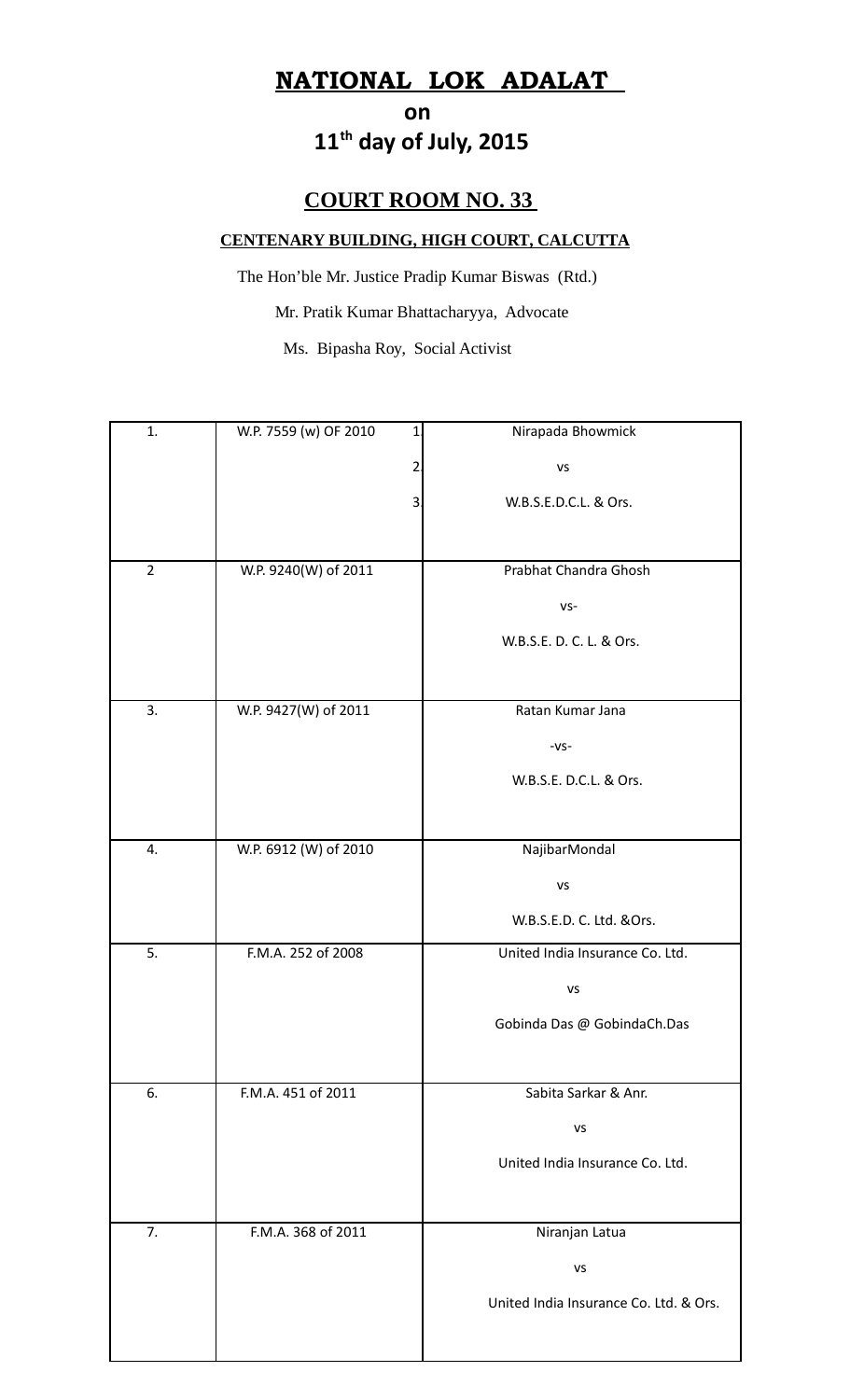| 8.  | F.M.A. 315 of 2008     | Kamal Krishna Aditya                   |
|-----|------------------------|----------------------------------------|
|     |                        | $-vs-$                                 |
|     |                        | United India Insurance Co. Ltd.        |
|     |                        |                                        |
| 9.  | F.M.A. 18 of 2010      | SanatanMondal                          |
|     |                        |                                        |
|     |                        | $-vs-$                                 |
|     |                        | United India Insurance Co. Ltd. & Ors. |
|     |                        |                                        |
| 10. | F.M.A. 1268 of 2011    | Smt. Sabera Bewa & Ors.                |
|     |                        | $-VS-$                                 |
|     |                        | United India Insurance Co. Ltd. & Ors. |
| 11. | F.M.A. 429 of 2007     | Amal Debnath                           |
|     |                        | Vs                                     |
|     |                        | United India Insurance Co. Ltd. & Ors. |
| 12. | F.M.A. 961 OF 2008     | Smt. Chabi Chatterjee & Ors.           |
|     |                        | $-vs-$                                 |
|     |                        | National Insurance Co. Ltd. & Ors.     |
| 13. | F.M.A. 241 of 2011     | Srimatya Anushree Pati & Anr.          |
|     |                        | $-VS-$                                 |
|     |                        | National Insurance Co. Ltd. & Ors.     |
| 14. | W.P. 10605 (W) of 2010 | Smt. Mira Dey                          |
|     |                        | $-vs-$                                 |
|     |                        | W.B.S.E.D.C. L. & Ors.                 |
| 15. | W.P. 9104 (W) of 2010  | <b>Uttam Purkait</b>                   |
|     |                        | $-vs-$                                 |
|     |                        | W.B.S.E. D. C. L. & Ors.               |
| 16. | W.P. 18320(W) of 2010  | Aparna Bera                            |
|     |                        | $VS -$                                 |
|     |                        | W.B. S.E. D.C.L. & Ors                 |
| 17. | W.P. 18955 (W) of 2010 | Somnath Roy                            |
|     |                        | $-VS-$                                 |
|     |                        | W.B.S.E. D. C. L. & Ors.               |
| 18. | W.P. 9113 (W) of 2011  | Sk. Sabur Ali-                         |
|     |                        | $VS -$                                 |
|     |                        | W.B.S.E.D.C. L. & Ors.                 |
| 19. | W.P. 22414 (W) of 2011 | Santanu Pakhira                        |
|     |                        | $-vs-$                                 |
|     |                        | W.B.S.E. D. C. Ltd. & Ors.             |
|     |                        |                                        |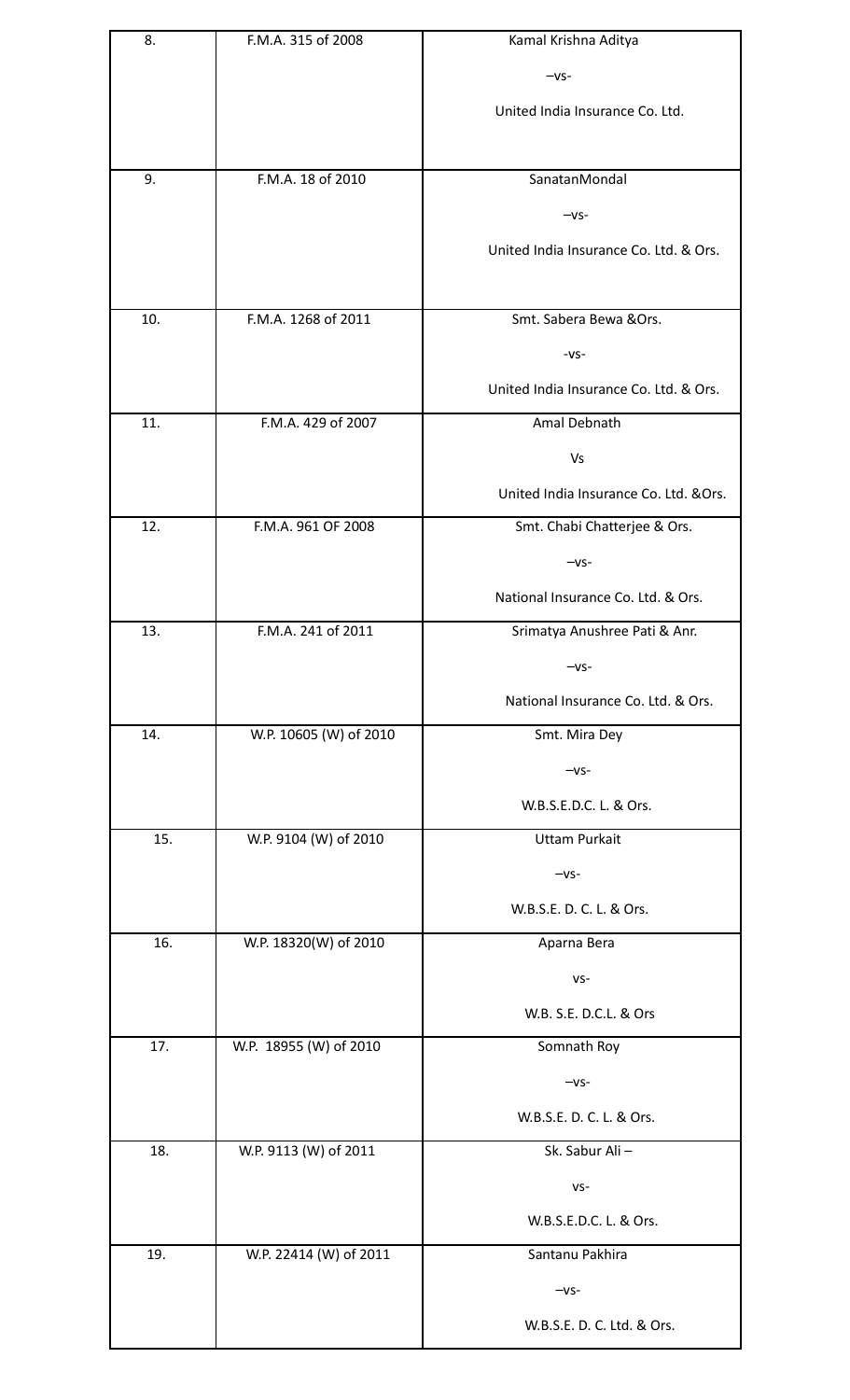| 20  | W.P. 14745(W)/2010   | Mohan Shyam Bhaskar            |
|-----|----------------------|--------------------------------|
|     |                      | $-VS-$                         |
|     |                      | W.B.S.E.D.Co. Ltd & Ors.       |
| 2M  | W. P. 5435(W)/2012   | Samir Panda @ Samir Kr. Panda. |
|     |                      | $-VS-$                         |
|     |                      | W.B.S.E.D.Co. Ltd. & Ors.      |
| 22. | W.P. 1276(W)/2008    | Mritunjoy Ghosh                |
|     |                      | $-VS-$                         |
|     |                      | C.E.S.C. Ltd. & Ors.           |
| 23. | W.P. 6485(W)/2010    | Rafiquddin Ahmed               |
|     |                      | $-VS-$                         |
|     |                      | C.E.S.C. Ltd. & Ors.           |
| 24. | W.P. 23530(W)/2010   | Sandhya Halder @ Nupur Mondal  |
|     |                      | $-VS-$                         |
|     |                      | C.E.S.C. Ltd. & Orss.          |
| 25. | W.P. 4213 (W) / 2008 | Bandana Gupta.                 |
|     |                      | $-VS-$                         |
|     |                      | C.E.S.C. Ltd. & Ors.           |
| 26. | W.P. 2278 (W) / 2003 | Smt. Baisakhi Sarkar.          |
|     |                      | $-VS-$                         |
|     |                      |                                |
|     |                      | C.E.S.C.Ltd. & Ors.            |
| 27. | W.P. 4494(W)/2003    | Ramen Sen                      |
|     |                      | $-VS-$                         |
|     |                      | C.E.S.C. Ltd. & Ors.           |
| 28. | W.P. 14617(W)/2003   | Gopal Agarwal & Anr.           |
|     |                      | $-VS-$                         |
|     |                      | C.E.S.C. Ltd. & Ors.           |
|     |                      |                                |
| 29. | W.P.11836(W)/2003    | Ashok Kumar Agarwal            |
|     |                      | $-VS-$                         |
|     |                      | C.E.S.C. Ltd. & Ors.           |
| 30. | W.P. 8556 (W) /2003  | Biswajit Bhuiya.               |
|     |                      | $-VS-$                         |
|     |                      | C.E.S.C. Ltd. & Ors.           |
| 31. | W.P. 17646(W)/2003   | Vineet Lal.                    |
|     |                      | $-VS-$                         |
|     |                      | C.E.S.C.Ltd. & Ors.            |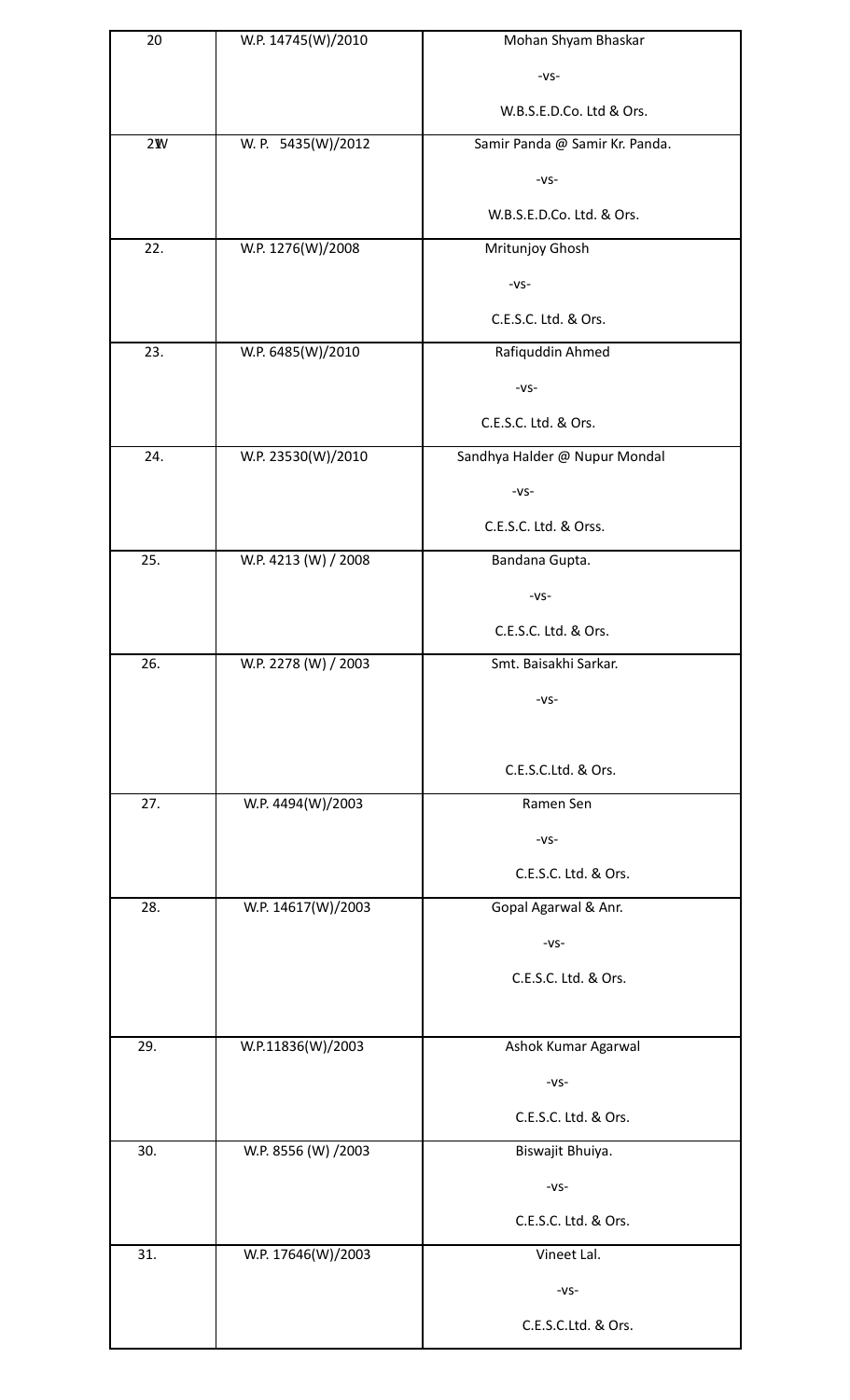| 32. | W.P. 2276(W)/2003     | Gopa Bhattacharyya.         |
|-----|-----------------------|-----------------------------|
|     |                       | $-VS-$                      |
|     |                       | C.E.S.C.Ltd. & Ors.         |
| 33. | W.P. 1893(W)/2010     | <b>Ashok Mondal</b>         |
|     |                       | $-VS-$                      |
|     |                       | W.B.S.E.D.Co. Ltd. & Ors.   |
| 34. | W.P. 3065 (W)/ 2010   | Panchu Gopal Mallick.       |
|     |                       | $-VS-$                      |
|     |                       | W.B.S.E.D.Co. Ltd. & Ors.   |
|     |                       |                             |
| 35. | W.P. 9713 (W)/2002    | Smt. Santi Rani Dey.        |
|     |                       | $-VS-$                      |
|     |                       | C.E.S.C. Ltd. & Ors.        |
| 36. | W.P. 17901 (W) 2002   | Sri Sidh Nath Pandey        |
|     |                       | $-VS-$                      |
|     |                       | C.E.S.C. Ltd. & Ors         |
| 37. | W.P. 16766(W) /2010   | Shyamapada Maity            |
|     |                       | $-VS-$                      |
|     |                       | C.E.S.C. Ltd. & Ors.        |
| 38. | W.P. 17176 (W) / 2010 | Binoy Kumar Mondal          |
|     |                       | $-VS-$                      |
|     |                       | State of West Bengal & Ors. |
| 39. | W.P. 13865 (W) / 2011 | Sushama Tiwari              |
|     |                       | $-VS-$                      |
|     |                       | State of West Bengal & Ors. |
| 40. | W.P. 24523 (W)/2005   | Abdul Kadir.                |
|     |                       | $-VS-$                      |
|     |                       | C.E.S.C. Ltd. & Ors.        |
| 41. | W.P. 3903 (W)/2002    | Ran Kumar Agarwal           |
|     |                       | $-VS-$                      |
|     |                       | C.E.S.C. Ltd. & Ors.        |
| 42. | W.P. 14600(W) /2001   | Nepal Chandra Dandapat      |
|     | With                  | $-VS-$                      |
|     | W.P. 15747 (W)/2001   | C.E.S.C. Ltd. & Ors.        |
| 43. | W.P. 116 (W) /2010    | Sunil Das.                  |
|     |                       | $-VS-$                      |
|     |                       | C.E.S.C. Ltd. & Ors.        |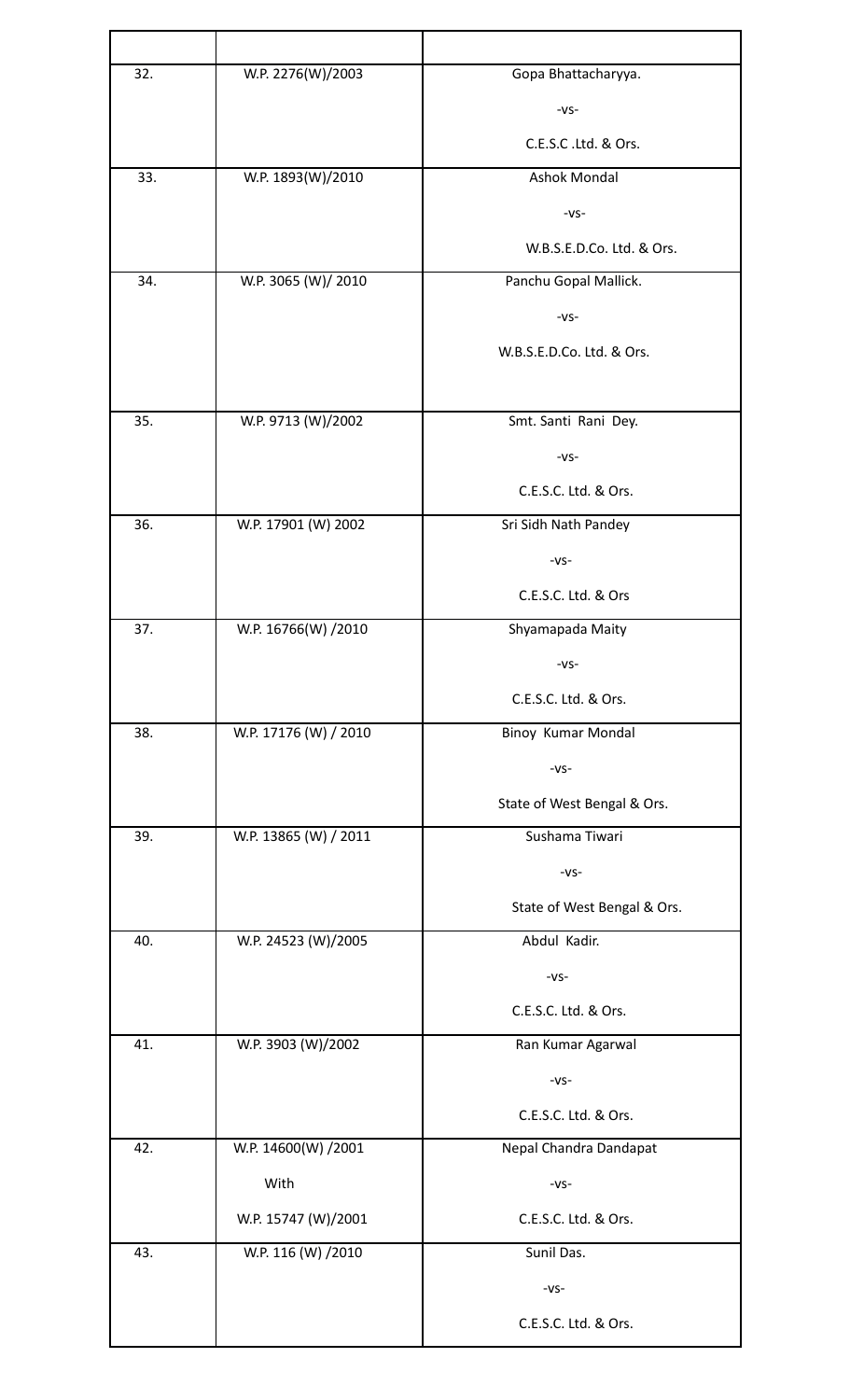| 44. | W.P. 11968 (W) / 2002 | Parbitra Nandy.                    |
|-----|-----------------------|------------------------------------|
|     |                       | $-VS-$                             |
|     |                       | C.E.S.C. Ltd. & Ors.               |
| 45. | W.P. 1448 (W)/2002    | Mr. Masoodal Huq.                  |
|     |                       | $-VS-$                             |
|     |                       | C.E.S.C. Ltd. & Ors.               |
|     |                       |                                    |
| 46. | W.P. 10001 (W)/2002   | Ashok Kr. Singh @ Ashok Singh.     |
|     |                       | $-VS-$                             |
|     |                       | C.E.S.C. Ltd. & Ors.               |
| 47. | W.P. 15378 (W)/2000   | Gopal Chandra Das                  |
|     |                       | $-VS-$                             |
|     |                       | C.E.S.C. Ltd. & Ors.               |
| 48. | W.P. 4038 (W)/2010    | Mr. Monsur Ali.                    |
|     |                       | $-VS-$                             |
|     |                       | C.E.S.C. Ltd. & Ors.               |
| 49. | W.P. 17023 (W)/2009   | Smt. Malati Mondal                 |
|     |                       | $-VS-$                             |
|     |                       | C.E.S.C. Ltd. & Ors.               |
|     |                       |                                    |
| 50. | W.P. 12762 (W)/2009   | Lalita Devi                        |
|     |                       | $-VS-$                             |
|     |                       | C.E.S.C. Ltd. & Ors.               |
| 51. | W.P. 9145 (W)/2009    | Jagannath Prasad Singh             |
|     |                       | $-VS-$                             |
|     |                       | C.E.S.C. Ltd. & Ors.               |
| 52. | W.P. 25463 (W)/ 2010  | Kanika Mukherjee                   |
|     |                       | $-VS-$                             |
|     |                       | State of West Bengal & Ors.        |
|     |                       |                                    |
| 53. | F.M.A.T. 240/15       | Sakal Murmu & Anr.                 |
|     |                       | $-VS-$                             |
|     |                       | Bhupendra Nath Ghosh & Aanr.       |
| 54. | F.M.A. 375 of 2009    | Parbati Murmu & Ors.               |
|     |                       | $VS -$                             |
|     |                       | National Insurance Co. Ltd. & Ors. |
|     |                       |                                    |
| 55. | F.M.A. 260 of 2011 -  | Shraboni Khatun & Ors.             |